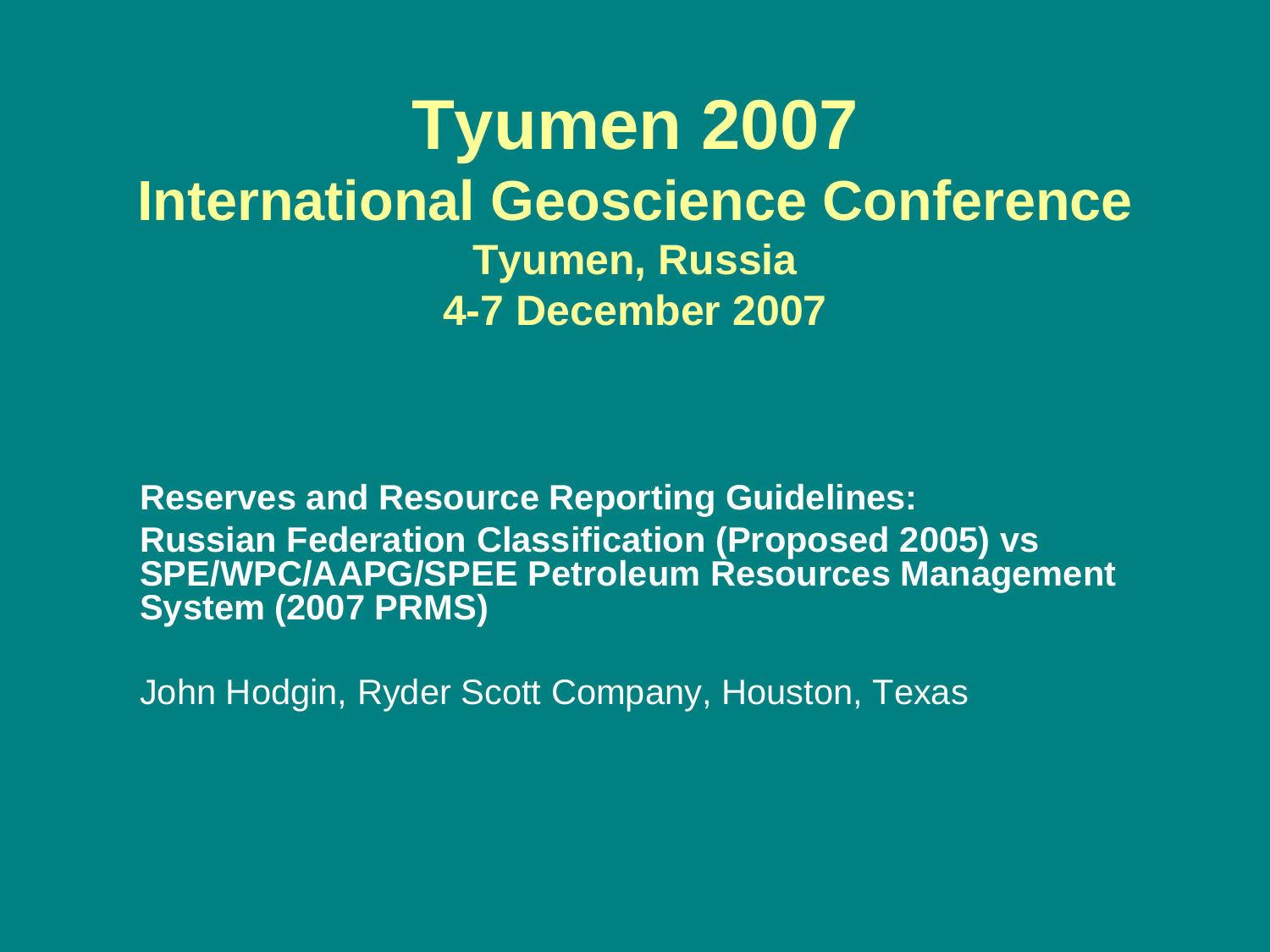# Object of This Paper

• Introduce those familiar with the Russian Federation Classification as proposed in 2005 (RF-2005) to the terminology, similarity and differences in the classification scheme and overall structure of the SPE/WPC/AAPG/SPEE Petroleum Resources Management System (SPE-PRMS 2007)

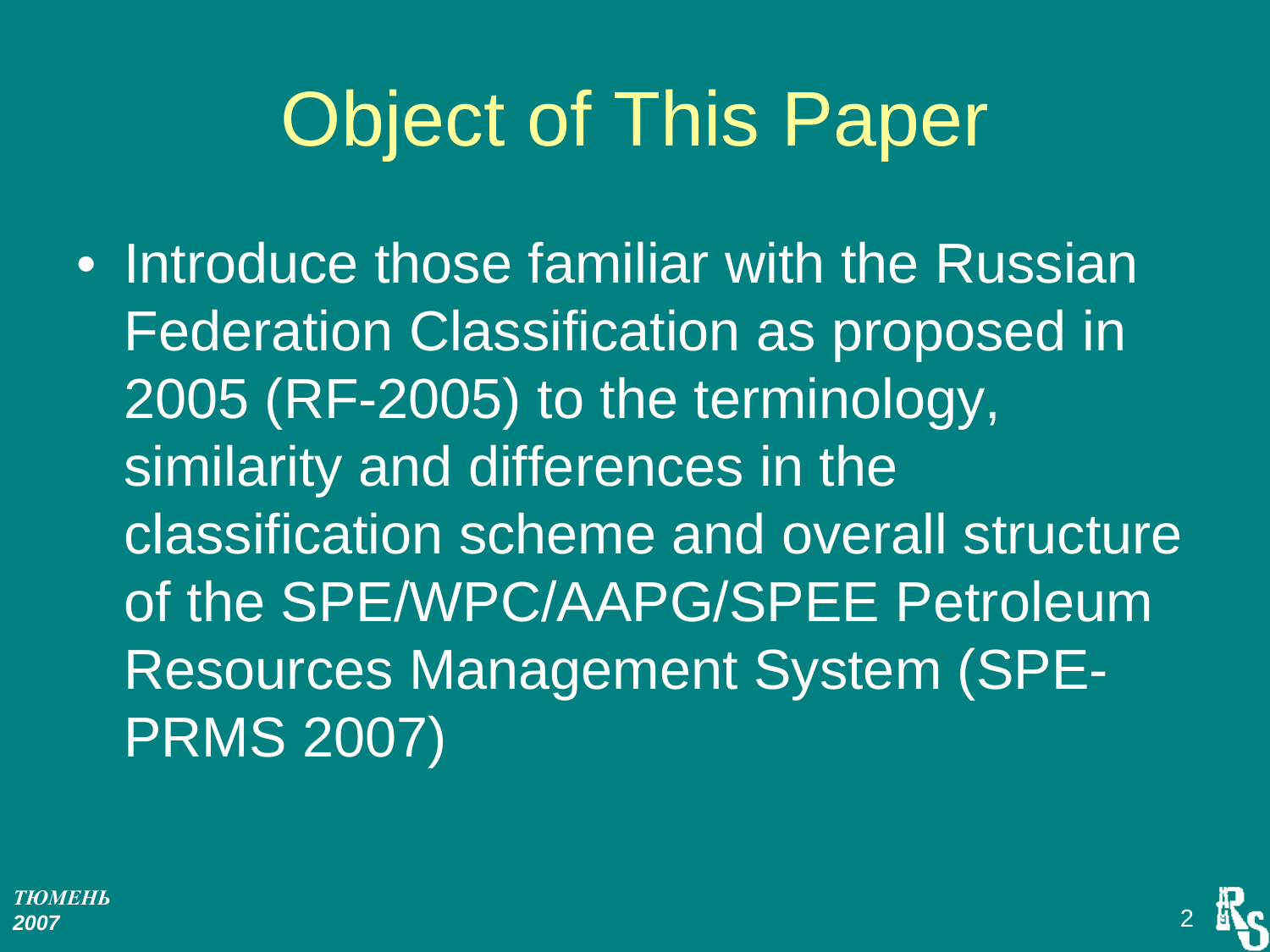### Why We All Need to Gain a Better Understanding of the SPE-PRMS 2007

In October 2001, the FASB and the IASB announced their formal IASB announced their formal commitment to convergence of U.S. and International accounting standards.

The IASB participated as an observer to the Oil and Gas Reserves Committee that drafted the 2007 SPE Definitions. Most observers believe the 2007 SPE Definitions will be adopted in some form as part of a the resulting accounting standards as a result of the convergence.



**BE FINANCIAL ACCOUNTING STANDARDS BOARD** 

Serving the investing public through transparent<br>Information resulting from high-quality financial<br>reporting standards, developed in an independent, private-sector, open due process.

3

The U.S. Financial Accounting Standards Board was established in 1973 as the designated organization for the private sector for establishing standards of financial accounting and reporting.



high quality, understandable and enforceable global accounting standards

The London-based International Accounting Standards Board is committed to developing a single set of high quality, understandable and enforceable global accounting standards.

The goal of the IASB to set one global standard for financial reporting and is leaning toward the Adoption of the SPE-PRMS 2007 to guide oil and gas accounting.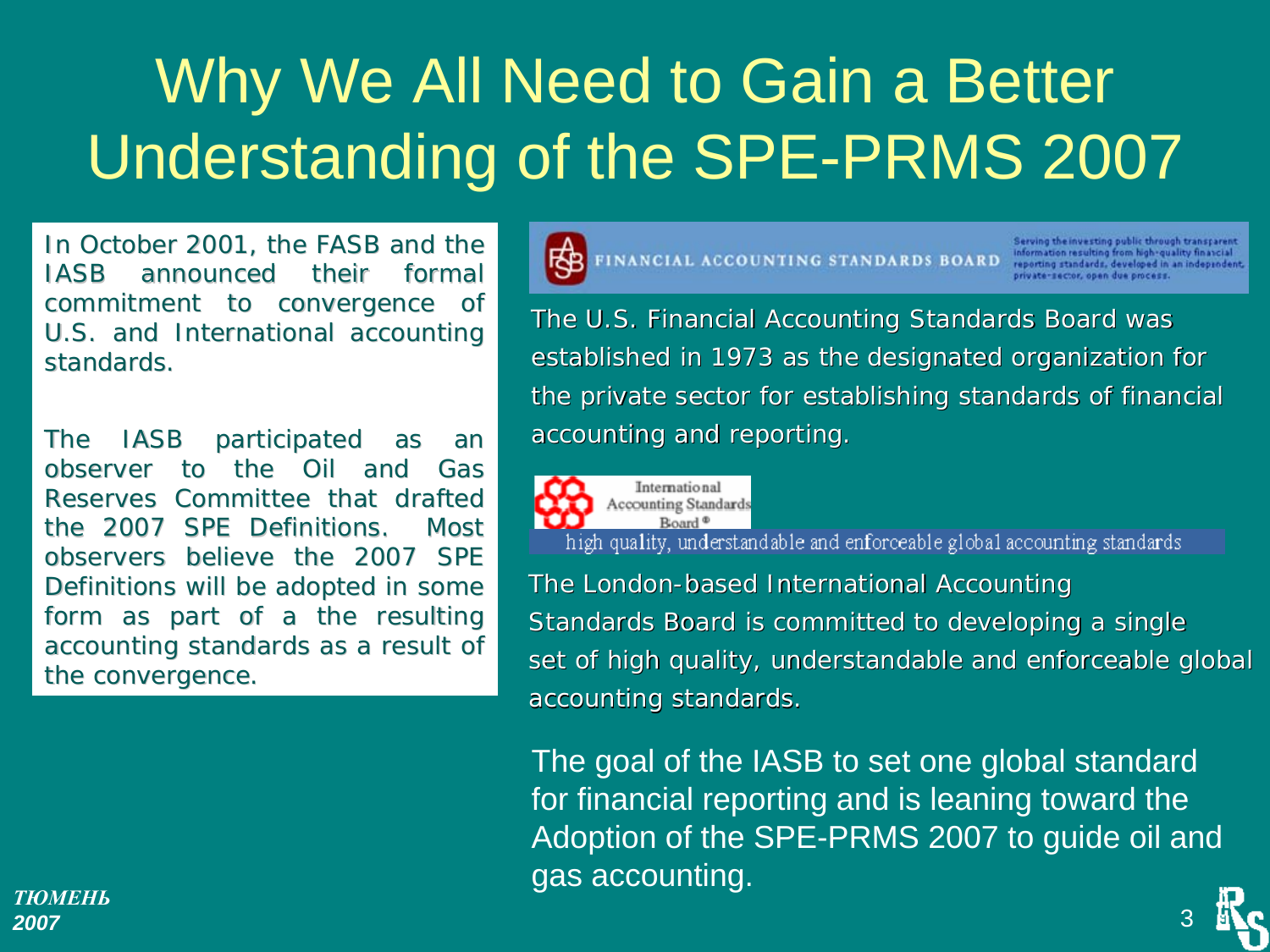#### Major Elements Reserves and Resources Classification Systems



Follow Progression of Changes In E&P Life Cycle of a Reservoir, Field or Project as We Obtain More Technical Data or as aResult of a Change in Economic **Status** 

Address Chance of Discovery and Chance of Development

Incorporate a Scheme to Address Technical Uncertainty in the Volumes and Increasing Levels of Commerciality or Project Maturity

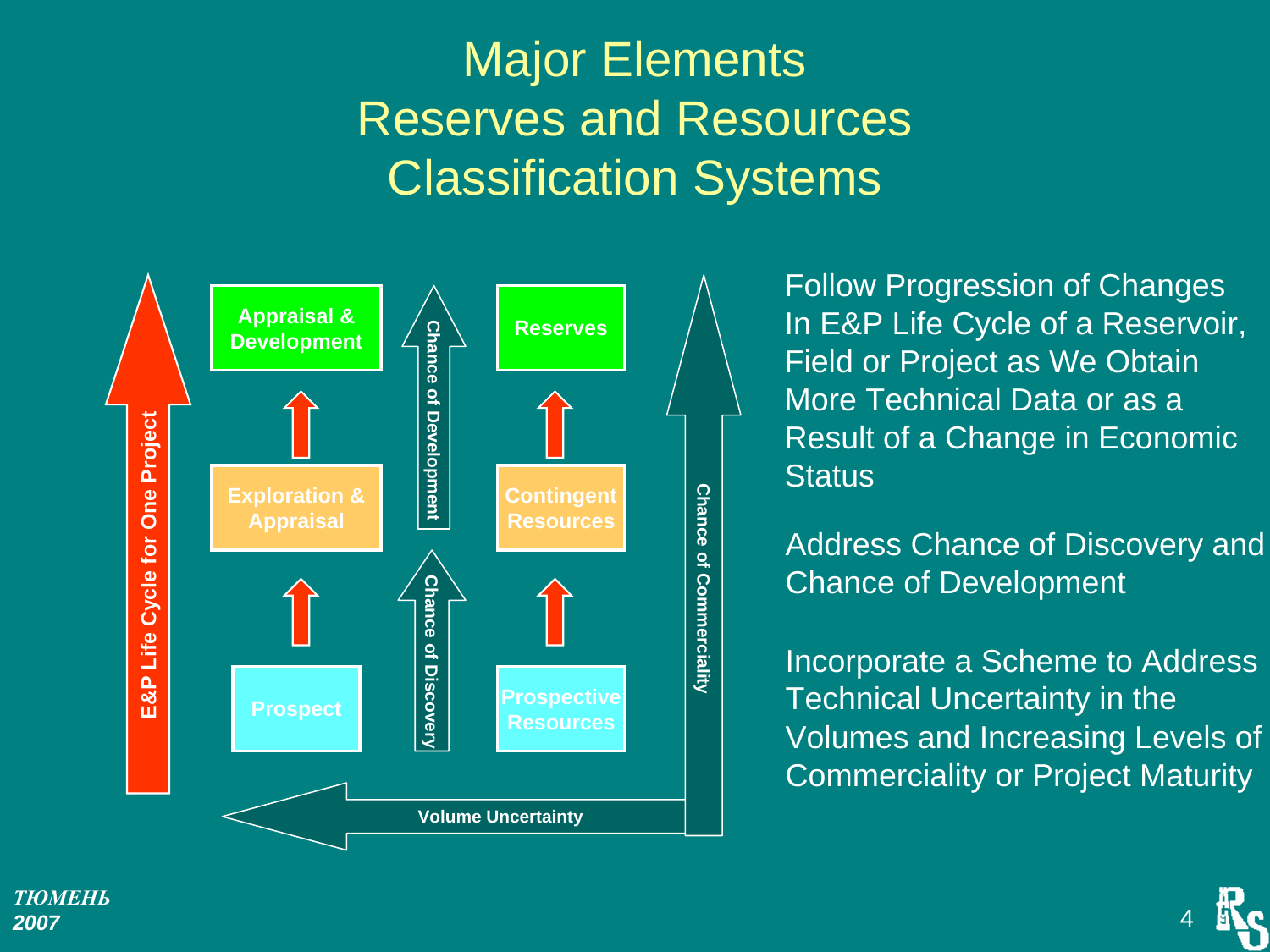### Correlation of Russian Federation 2005 and SPE-PRMS 2007 Classifications

Although the terminology varies, there is a high degree of commonality with both classification systems sharing a similar overall structure denoting petroleum initially in-place, recoverable and unrecoverable volumes, resources and reserves.



And Maturity for Production (field project status)

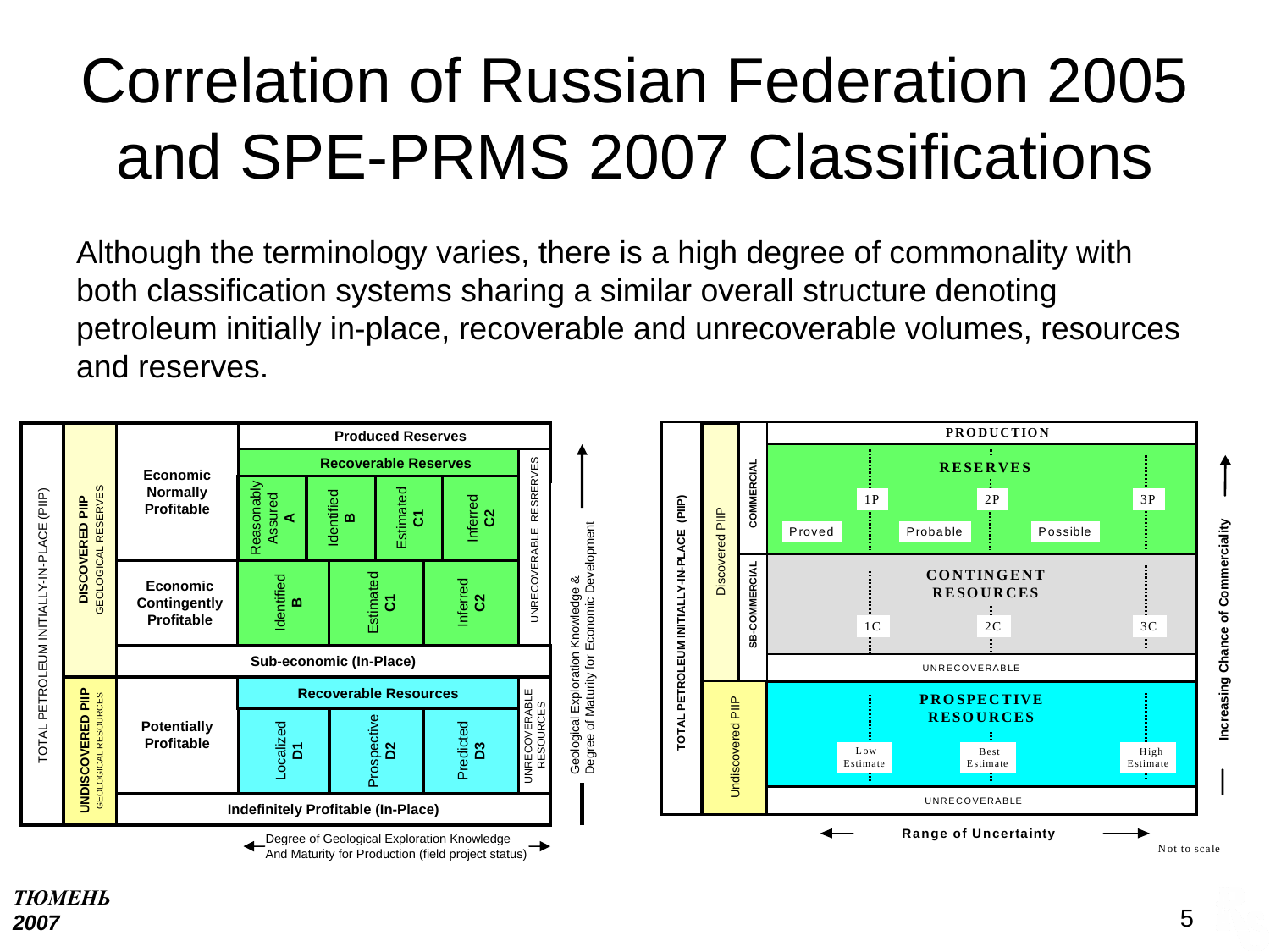### Correlation of Status Categories Different Terminology

| <b>In-Place</b>                                            | <b>SPE-PRMS 2007</b>                                       | <b>RF-2005</b>                                                                                          |  |
|------------------------------------------------------------|------------------------------------------------------------|---------------------------------------------------------------------------------------------------------|--|
| <b>Total Petroleum</b><br><b>Initially In-Place</b>        | <b>Total Petroleum</b><br><b>Initially In-Place</b>        | <b>Total Petroleum</b><br><b>Initially In-Place</b>                                                     |  |
| <b>Discovered Petroleum</b><br><b>Initially In-Place</b>   | <b>Discovered Petroleum</b><br><b>Initially In-Place</b>   | <b>Geological</b><br><b>Reserves</b>                                                                    |  |
| <b>Undiscovered Petroleum</b><br><b>Initially In-Place</b> | <b>Undiscovered Petroleum</b><br><b>Initially In-Place</b> | <b>Geological</b><br><b>Resources</b>                                                                   |  |
|                                                            |                                                            |                                                                                                         |  |
| <b>Recoverable</b>                                         | <b>SPE-PRMS 2007</b>                                       | <b>RF-2005</b>                                                                                          |  |
| <b>Produced</b>                                            | <b>Production</b>                                          | <b>Produced</b><br><b>Reserves</b>                                                                      |  |
| <b>Discovered</b><br><b>Commercial</b>                     | <b>Reserves</b><br>(Recoverable)                           | <b>Economic</b><br><b>Normally Profitable</b><br><b>Reserves</b>                                        |  |
| <b>Discovered</b><br><b>Sub-commercial</b>                 | <b>Contingent</b><br>(Recoverable)<br><b>Resources</b>     | <b>Economic Contingently (Recoverable)</b><br>& Sub-economic (In-Place)<br><b>Reserves</b>              |  |
| <b>Undiscovered</b>                                        | <b>Prospective</b><br>(Recoverable)<br><b>Resources</b>    | <b>Potentially Profitable (Recoverable)</b><br>& Indefinitely Profitable (In-Place)<br><b>Resources</b> |  |
|                                                            |                                                            |                                                                                                         |  |
| <b>Unrecoverable</b>                                       | <b>SPE-PRMS 2007</b>                                       | <b>RF-2005</b>                                                                                          |  |
| <b>Discovered</b><br><b>Unrecoverable</b>                  | (Discovered)<br><b>Unrecoverable</b>                       | Unrecoverable<br><b>Reserves</b>                                                                        |  |
| <b>Undiscovered</b><br><b>Unrecoverable</b>                | (Undiscovered)<br><b>Unrecoverable</b>                     | <b>Unrecoverable</b><br><b>Resources</b>                                                                |  |

6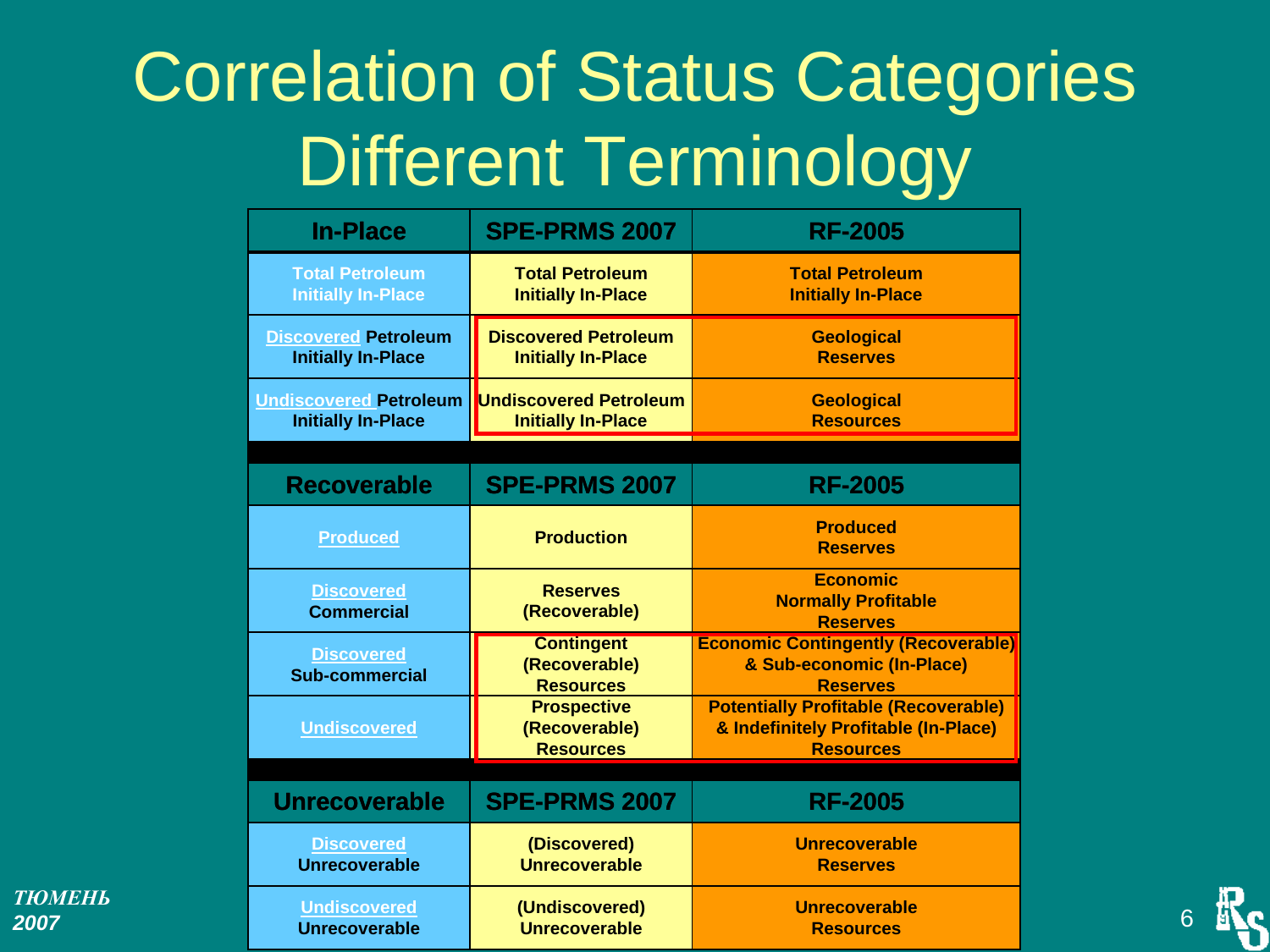# SPE-PRMS 2007 TERMS

Prospective Resources (Undiscovered)

- Defined as "those quantities of petroleum estimated, as of a given date, to be potentially recoverable from undiscovered accumulations by future development projects.
- The evaluator must address the chance of discovery as part of assessing the chance of the project's commerciality.

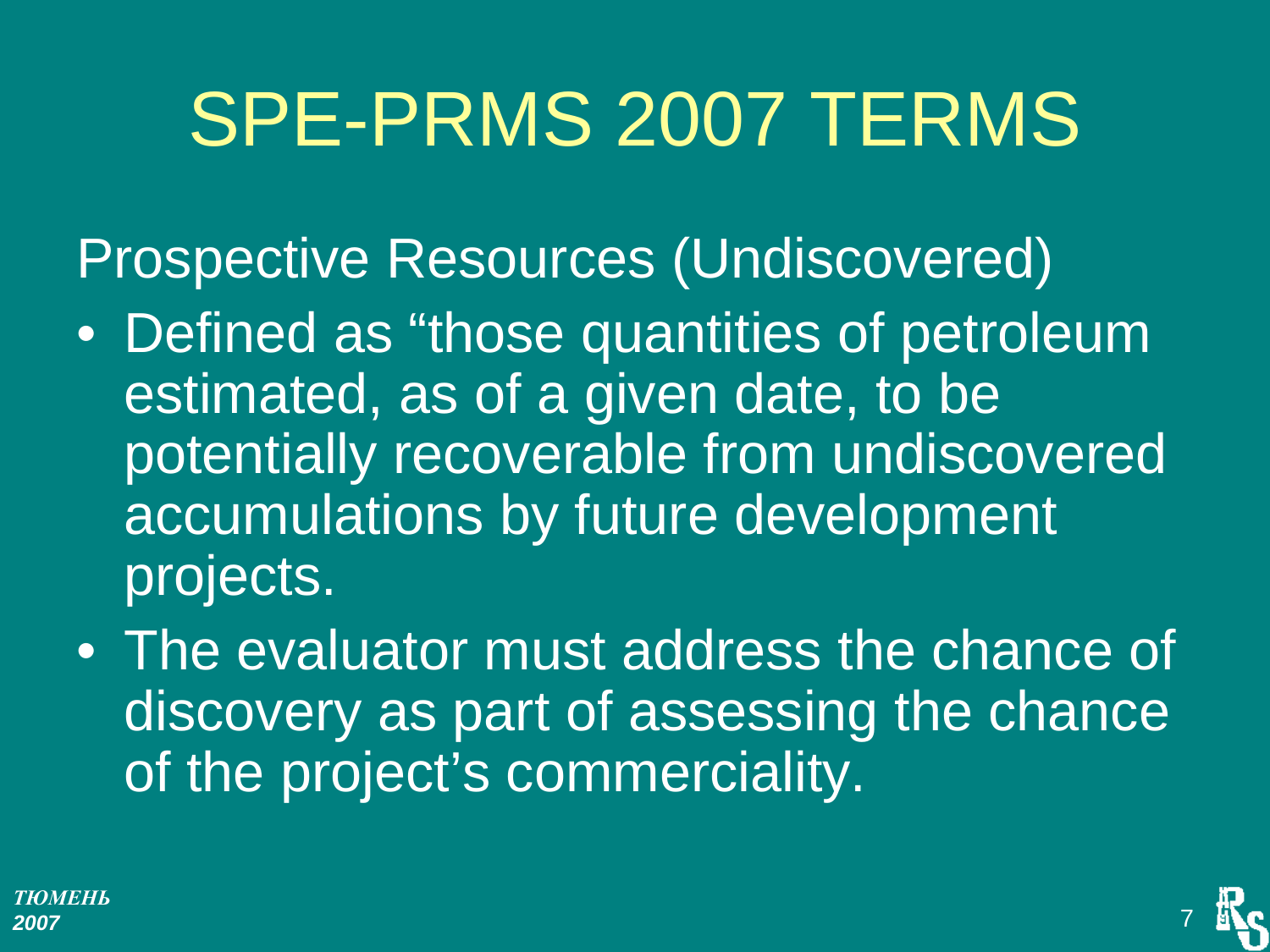# SPE-PRMS 2007 TERMS

Contingent Resources (Discovered Sub-Commercial)

- Defined as "those quantities of petroleum estimated, as of a given date, to be potentially recoverable from known accumulations, but which are not currently considered commercially recoverable.
- May include
	- $\mathcal{L}_{\mathcal{A}}$ Projects with no viable market
	- Projects depending on technology under development
	- Projects in the early stage of evaluation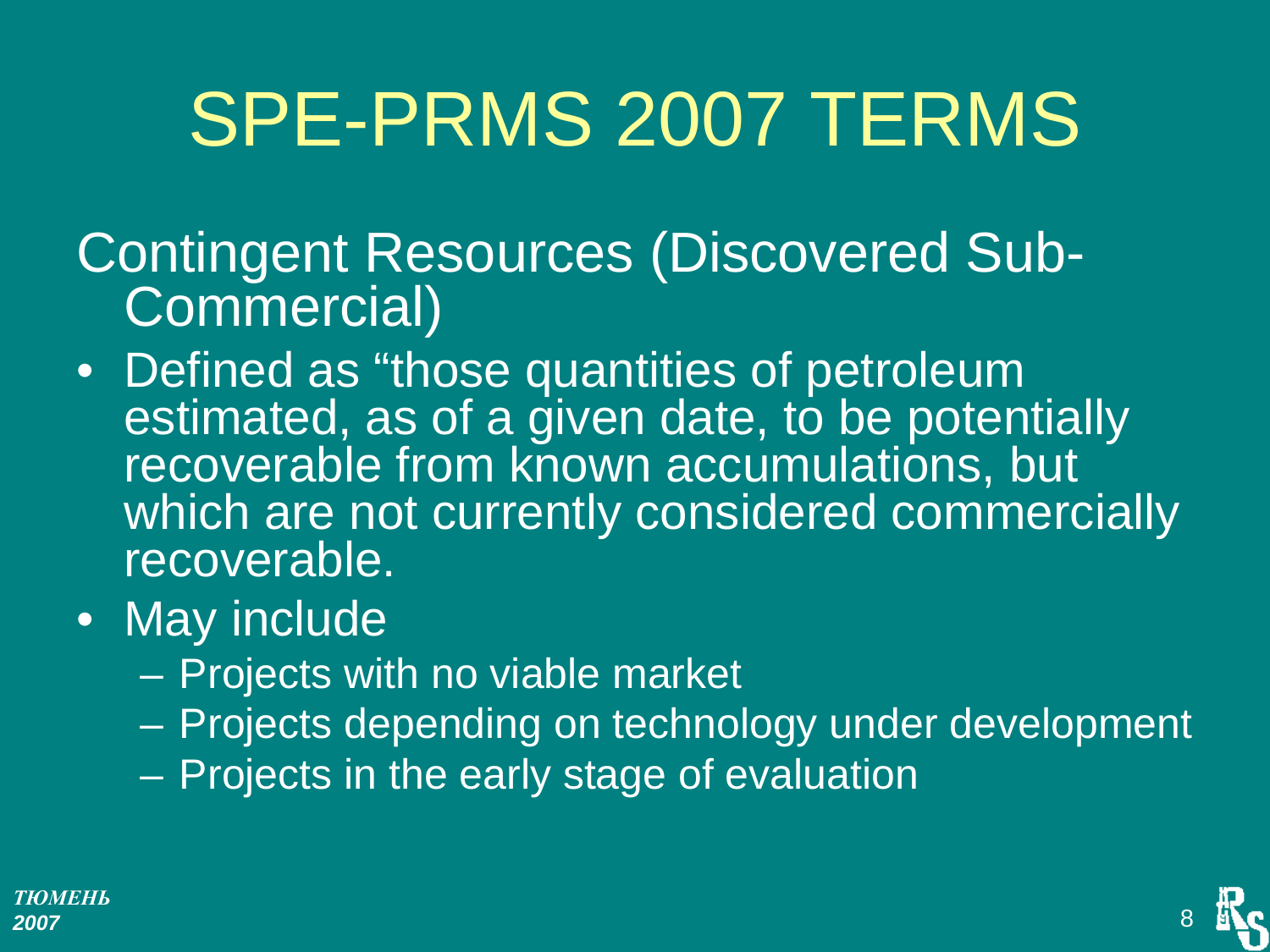# SPE-PRMS 2007 TERMS

#### Reserves (Discovered Commercial)

- $\bullet$  Defined as "those quantities of petroleum anticipated to be commercially recoverable from known accumulations from a given date forward under defined conditions.
- $\bullet$  Reserves must satisfy four criteria:
	- 1. Must be discovered
	- 2. Must be recoverable
	- 3. Must be commercial
	- 4. Must be remaining as of a given date as well as associated with an identified development project

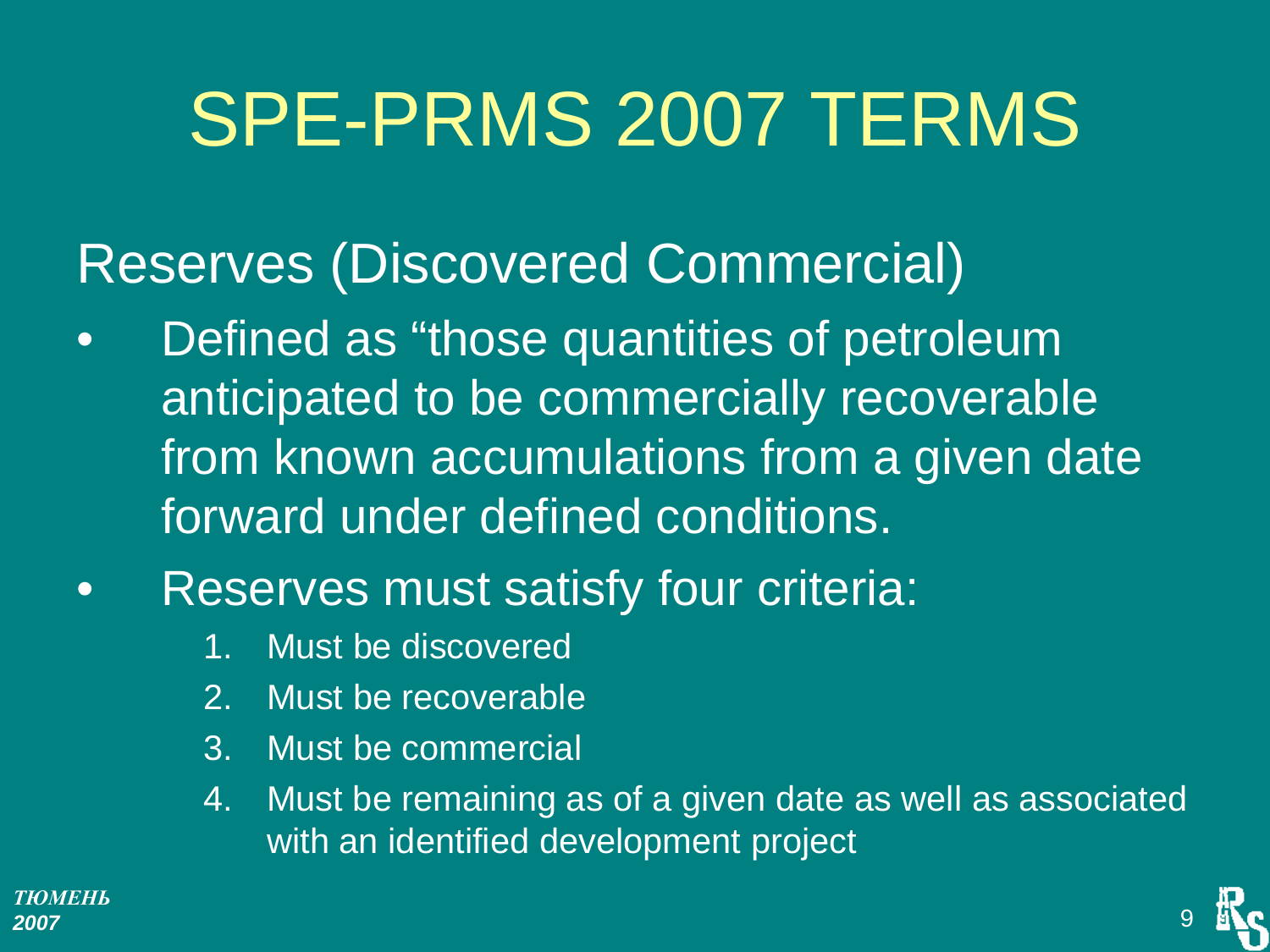### Greatest Level of Divergence in Terminology Occurs Within the Class Categories for Technical Certainty

- SPE-PRMS 2007 reserves and resource categories are based on the uncertainty of the hydrocarbon sales volumes associated with a project (Example Proved-Probable-Possible Reserve Categories).
- This uncertainty includes technical uncertainty for the reservoir in-place volumes plus the uncertainty of the project recovery efficiency, plus commercial uncertainty for such conditions as timetable of development, assessment of future economic conditions, expectation of a market, facilities are or will be available, legal, contractual, social, environmental and economic concerns will be met, commitment by the company, partners, and government approvals and assurance that the project is economic according to the criteria defined by the evaluator. Failure to meet any of these criteria also will be the difference between in classification as a reserve or as a contingent resource under the SPE-PRMS 2007 guidelines.

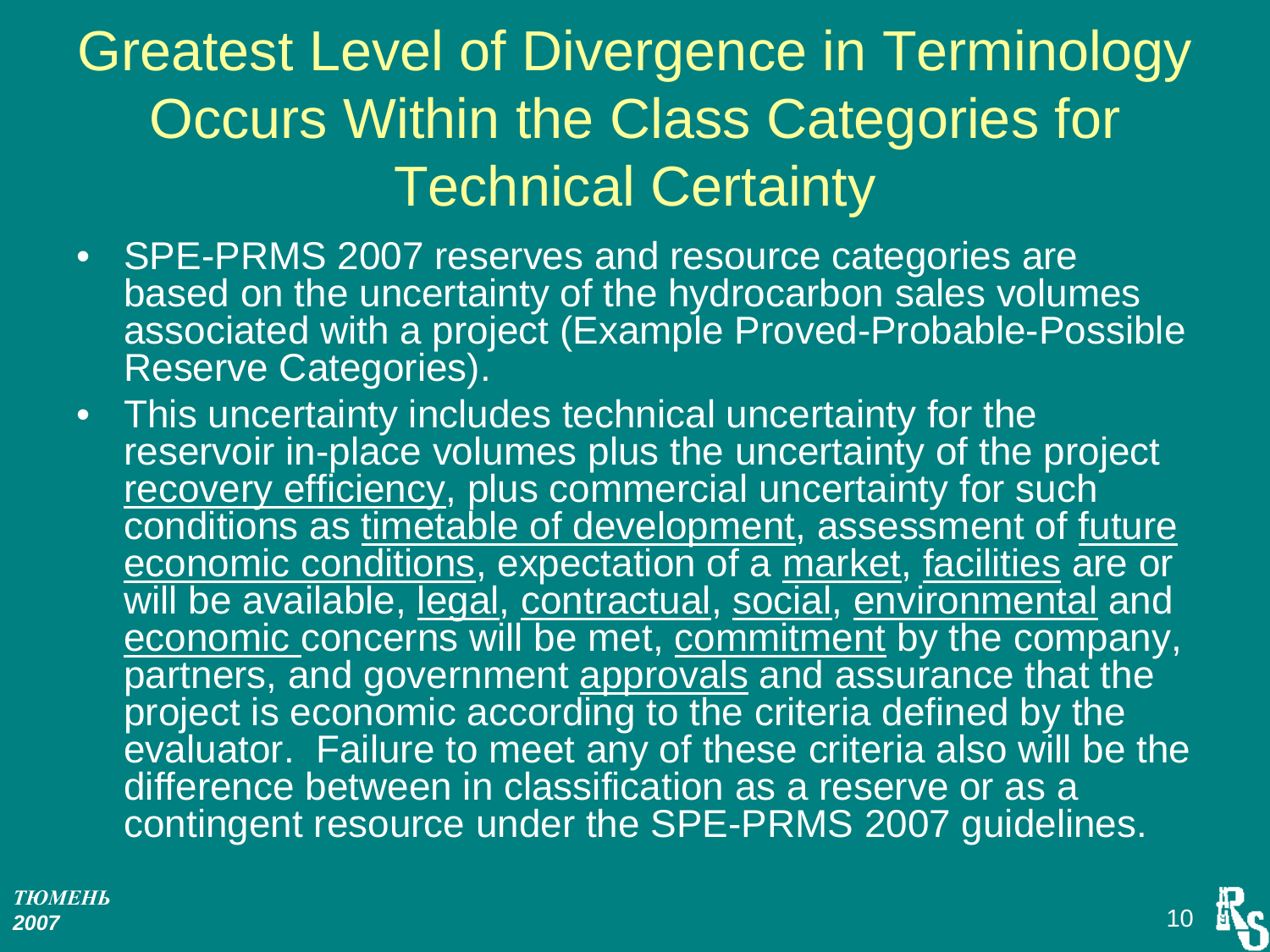## Correlation of Certainty Classes for Recoverable Volumes

| <b>Recoverable</b>                                                                                                     | <b>SPE-PRMS 2007</b>                                                                                                                         | <b>RF-2005</b>                                                                                                                                                            |  |
|------------------------------------------------------------------------------------------------------------------------|----------------------------------------------------------------------------------------------------------------------------------------------|---------------------------------------------------------------------------------------------------------------------------------------------------------------------------|--|
| <b>Produced</b>                                                                                                        | <b>Production</b>                                                                                                                            | <b>Produced</b><br><b>Reserves</b>                                                                                                                                        |  |
| <b>Discovered</b><br><b>Commercial</b>                                                                                 | <b>Reserves</b>                                                                                                                              | <b>Economic</b><br><b>Normally Profitable</b><br><b>Reserves</b>                                                                                                          |  |
| <b>Incremental</b><br><b>Volumes</b>                                                                                   | <b>Reserve Categories</b><br><b>Proved</b><br><b>Probable</b><br><b>Possible</b>                                                             | <b>Reserves Categories</b><br>A, B, C1<br>C <sub>2</sub><br>C <sub>2</sub>                                                                                                |  |
| <b>Cumulative Volumes</b><br><b>Low Estimate-P90</b><br><b>Best Estimate-P50</b><br><b>High Estimate-P10</b>           | <b>Reserve Categories</b><br><b>1P-Proved</b><br>2P-Proved + Probable<br>3P-Proved+Probable+Possible                                         | <b>Reserve Categories</b><br>$A + B + C1$<br>$A + B + C1 + C2$<br>$A + B + C1 + C2$                                                                                       |  |
| <b>Discovered</b><br>Sub-commercial                                                                                    | <b>Contingent</b><br><b>Resources</b>                                                                                                        | <b>Economic Contingently</b><br>Profitable & Sub-economic*<br><b>Reserves</b>                                                                                             |  |
| <b>Cumulative</b><br><b>Volumes</b><br><b>Low Estimate-P90</b><br><b>Best Estimate-P50</b><br><b>High Estimate-P10</b> | <b>Resource</b><br><b>Categories</b><br><b>Cumulative 1C</b><br><b>Cumulative 2C</b><br><b>Cumulative 3C</b>                                 | <b>Economic Contingently Profitable</b><br><b>Reserves Categories**</b><br><b>Incremental B</b><br><b>Incremental C1</b><br><b>Incremental C2</b>                         |  |
| <b>Undiscovered</b>                                                                                                    | <b>Prospective</b><br><b>Resources</b>                                                                                                       | <b>Potentially Profitable</b><br><b>Recoverable &amp; Indefinitely</b><br><b>Profitable* Resources</b>                                                                    |  |
| <b>Cumulative</b><br><b>Volumes</b><br><b>Low Estimate-P90</b><br><b>Best Estimate-P50</b><br><b>High Estimate-P10</b> | <b>Resource</b><br><b>Categories</b><br><b>Cumulative Low Estimate</b><br><b>Cumulative Best Estimate</b><br><b>Cumulative High Estimate</b> | <b>Potentially Profitable</b><br><b>Resources Categories**</b><br><b>Incremental Localized D1</b><br><b>Incremental Prospective D2</b><br><b>Incremental Predicted D3</b> |  |

*ТЮМЕНЬ2007*

\*Discovered Sub-economic Reserves and Indefinitely Profitable Resources are expressed as in-place volumes only \*\*Discovered Economic Contintently Profitable Reserves and Undiscovered Potentially Profitable Resources are expressed as incremental volumes only

The SPE-PRMS 2007 includes both incremental volumes suchas Proved, Probable and Possible And cumulative volumessuch as 1P for Proved, 2P for Proved+Probable and 3P for Proved+Probable+Possible volumes. The SPE-PRMS 2007includes cumulative volumes foreach of the reserve and Resource class.

The SPE-PRMS 2007 also allowsfor the use of probabilistic volumes.

11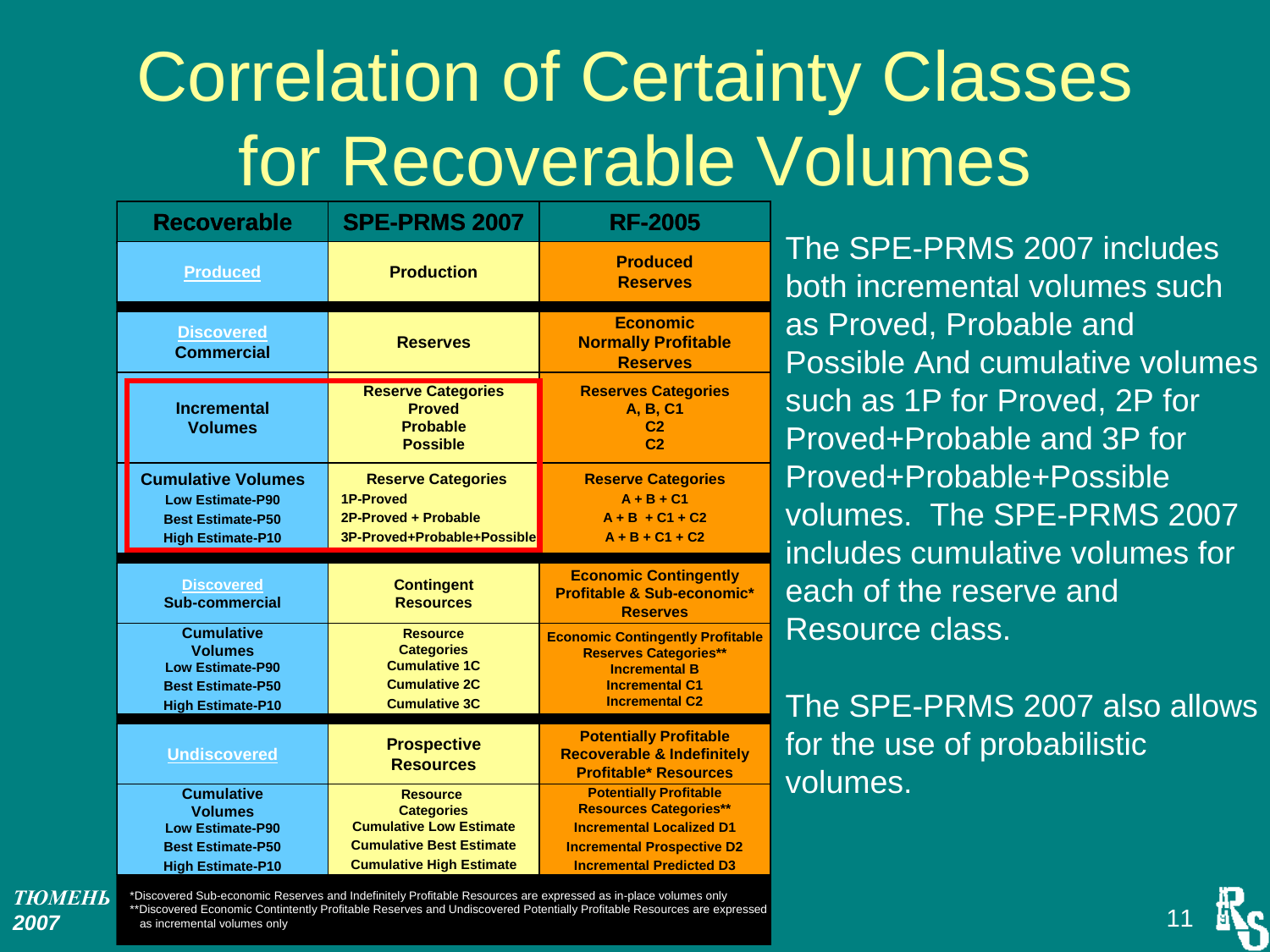Notable Difference Between SPE-PRMS 2007 Prospective Resources and RF-2005 Potentially Profitable Resources

- RF-2005 classification splits the Undiscovered Recoverable Resources into three subdivisions by geological or project maturity:
	- D1-Prospects
	- D2-Leads
	- D3-Plays

• SPE-PRMS 2007 classification encompasses these variations in project maturity within the single classification of Prospective Resources but addresses uncertainty in the volumes with low, mid and high estimates.

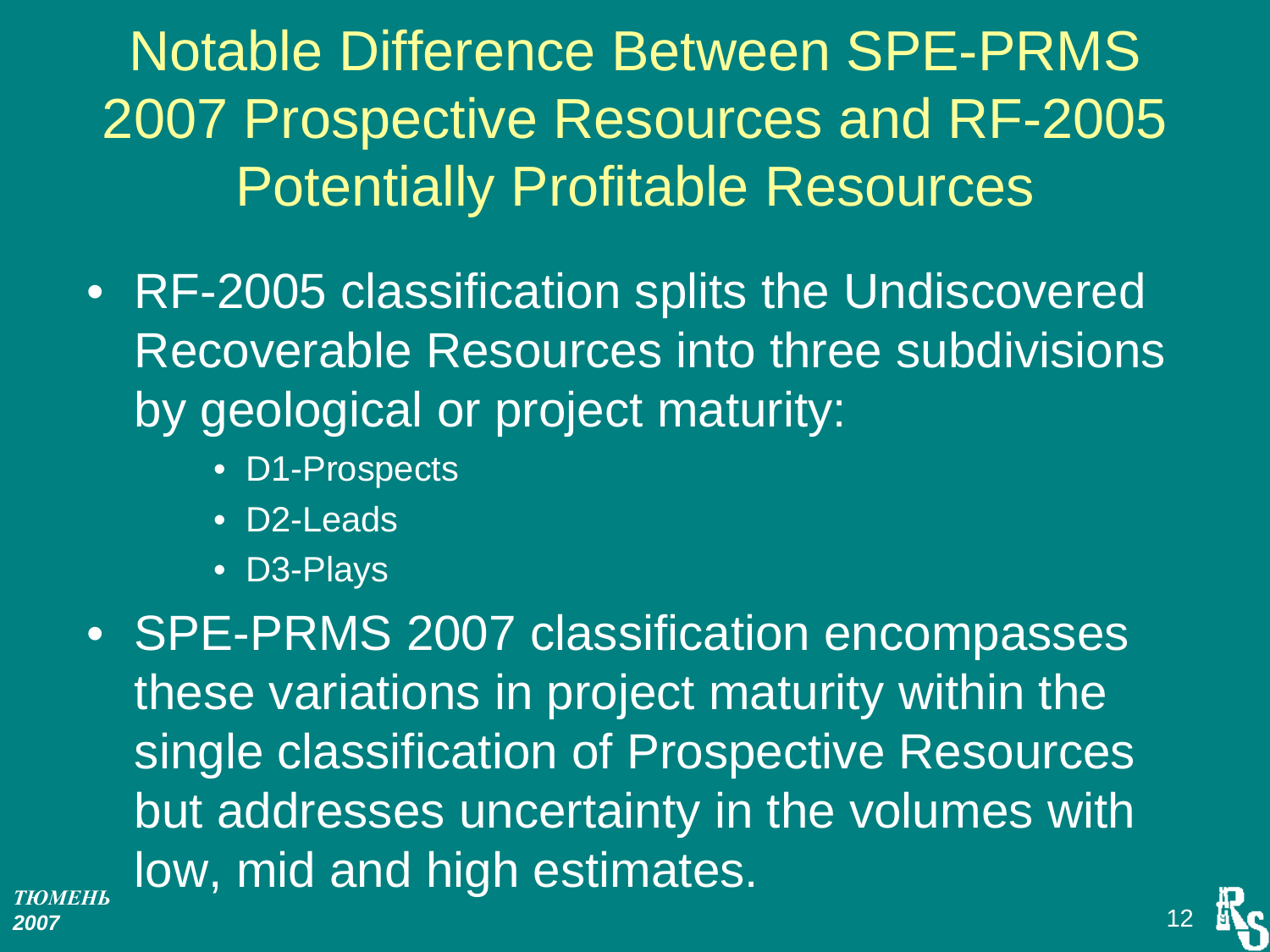## Correlation of Reserves and **Producing Status Categories**

|                     | <b>SPE-PRMS 2007</b>                                                                      |                                                                   |                                                     |                                                                                            |                                                                                            |  |
|---------------------|-------------------------------------------------------------------------------------------|-------------------------------------------------------------------|-----------------------------------------------------|--------------------------------------------------------------------------------------------|--------------------------------------------------------------------------------------------|--|
|                     | <b>Recoverable Reserves Categories</b>                                                    |                                                                   |                                                     |                                                                                            |                                                                                            |  |
|                     | <b>Proved (Pv)</b><br><b>Reasonable Certainty</b>                                         |                                                                   | <b>Probable (Pb)</b><br><b>More Likely Than Not</b> | <b>Possible (Ps)</b><br><b>Less Likely Than Not</b>                                        |                                                                                            |  |
| Commercial          | <b>Producing Status</b>                                                                   |                                                                   |                                                     |                                                                                            |                                                                                            |  |
|                     | <b>PvDP</b><br>Proved<br><b>Developed</b><br>Producing                                    | <b>PvNP</b><br>Proved<br><b>Developed</b><br><b>Non-Producing</b> | <b>PvUD</b><br>Proved<br>Undeveloped                | <b>PbDP, PbNP, PbUD</b>                                                                    | PSDP, PSNP, PSUD                                                                           |  |
|                     | <b>Cumulative Volumes</b><br>$Pv-1P$<br><b>Low Estimate</b><br><b>P90</b>                 |                                                                   |                                                     | <b>Cumulative Volumes</b><br>$Pv + Pb-2P$<br><b>Best Estimate</b><br><b>P50</b>            | <b>Cumulative Volumes</b><br>$Py + Pb + Ps-3P$<br><b>High Estimate</b><br>P10              |  |
| Normally Profitable | <b>RF2005</b>                                                                             |                                                                   |                                                     |                                                                                            |                                                                                            |  |
|                     | <b>Recoverable Reserves Categories</b>                                                    |                                                                   |                                                     |                                                                                            |                                                                                            |  |
|                     | $\blacktriangle$<br><b>Reasonably</b><br><b>Assured</b>                                   | B<br><b>Identified</b>                                            | C <sub>1</sub><br><b>Estimated</b>                  | C <sub>2</sub><br><b>Inferred</b>                                                          |                                                                                            |  |
| Economic            | <b>Producing Status</b>                                                                   |                                                                   |                                                     |                                                                                            |                                                                                            |  |
|                     | Similar to<br><b>Developed</b><br>Producing                                               | <b>Similar to</b><br><b>Developed</b><br><b>Non-Producing</b>     | <b>Similar to</b><br><b>Undeveloped</b>             | <b>Similar to</b><br><b>Undeveloped</b>                                                    |                                                                                            |  |
|                     | <b>Cumulative Volumes</b><br>A+B+C1+C2 Similar to 1P<br><b>Low Estimate</b><br><b>P90</b> |                                                                   |                                                     | <b>Cumulative Volumes</b><br>A+B+C1+C2 Similar to 2P<br><b>Best Estimate</b><br><b>P50</b> | <b>Cumulative Volumes</b><br>A+B+C1+C2 Similar to 3P<br><b>High Estimate</b><br><b>P10</b> |  |

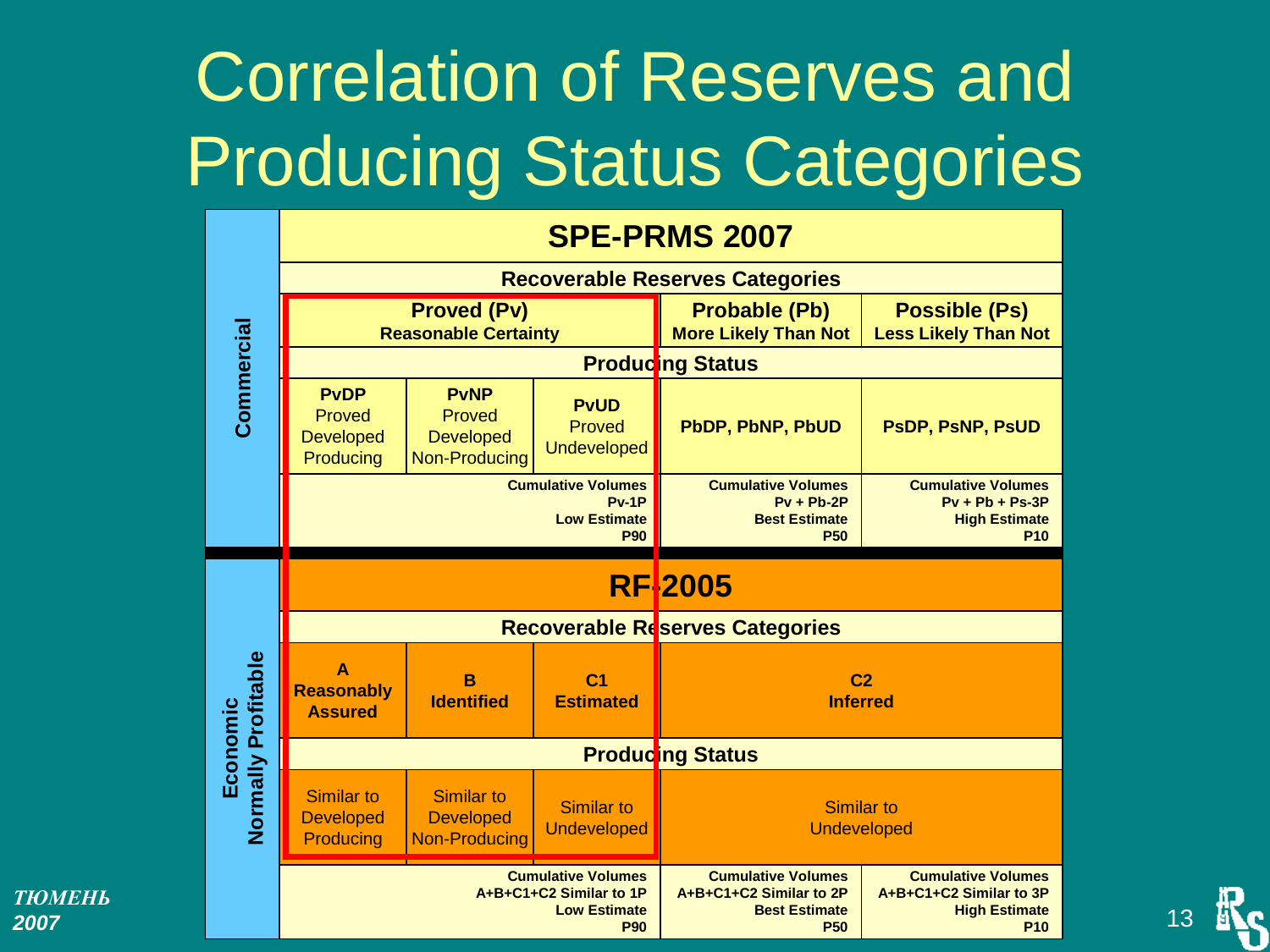## Unconventional Hydrocarbons

- SPE-PRMS 2007 allows for the inclusion of certain unconventional hydrocarbons as both resources and reserves
	- $\mathcal{L}_{\mathcal{A}}$ Tight Gas
	- Coal Bed Methane
	- Shale Gas
	- $\mathcal{L}_{\mathcal{A}}$ Gas Hydrates
	- Natural Bitumen (Including Mined Volumes) – Oil Shales

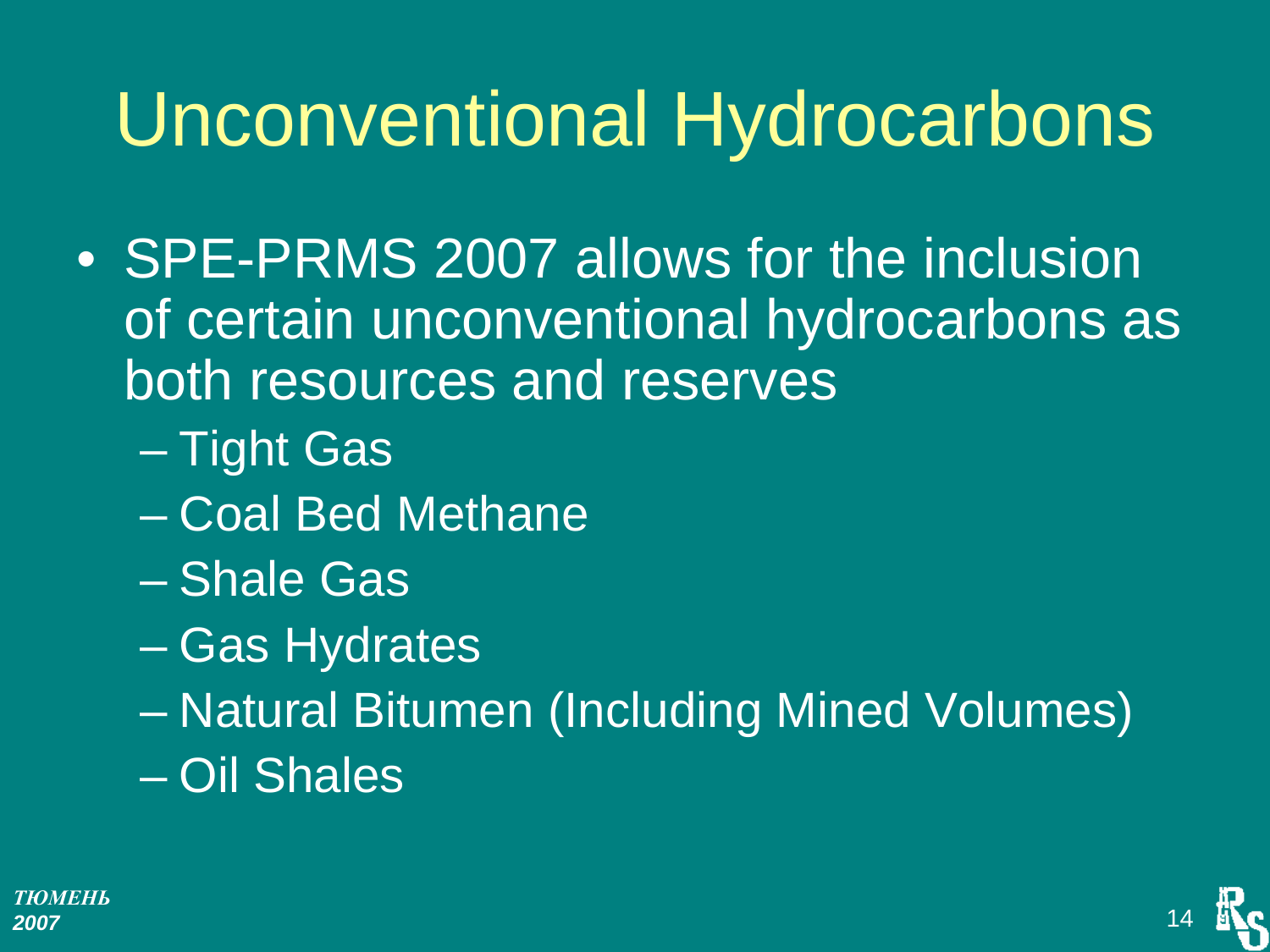## **Conclusion**

By comparing and contrasting the overall structure, terminology and key principals evaluators can begin to develop a better understanding of the comparability between the two hydrocarbon classification systems.